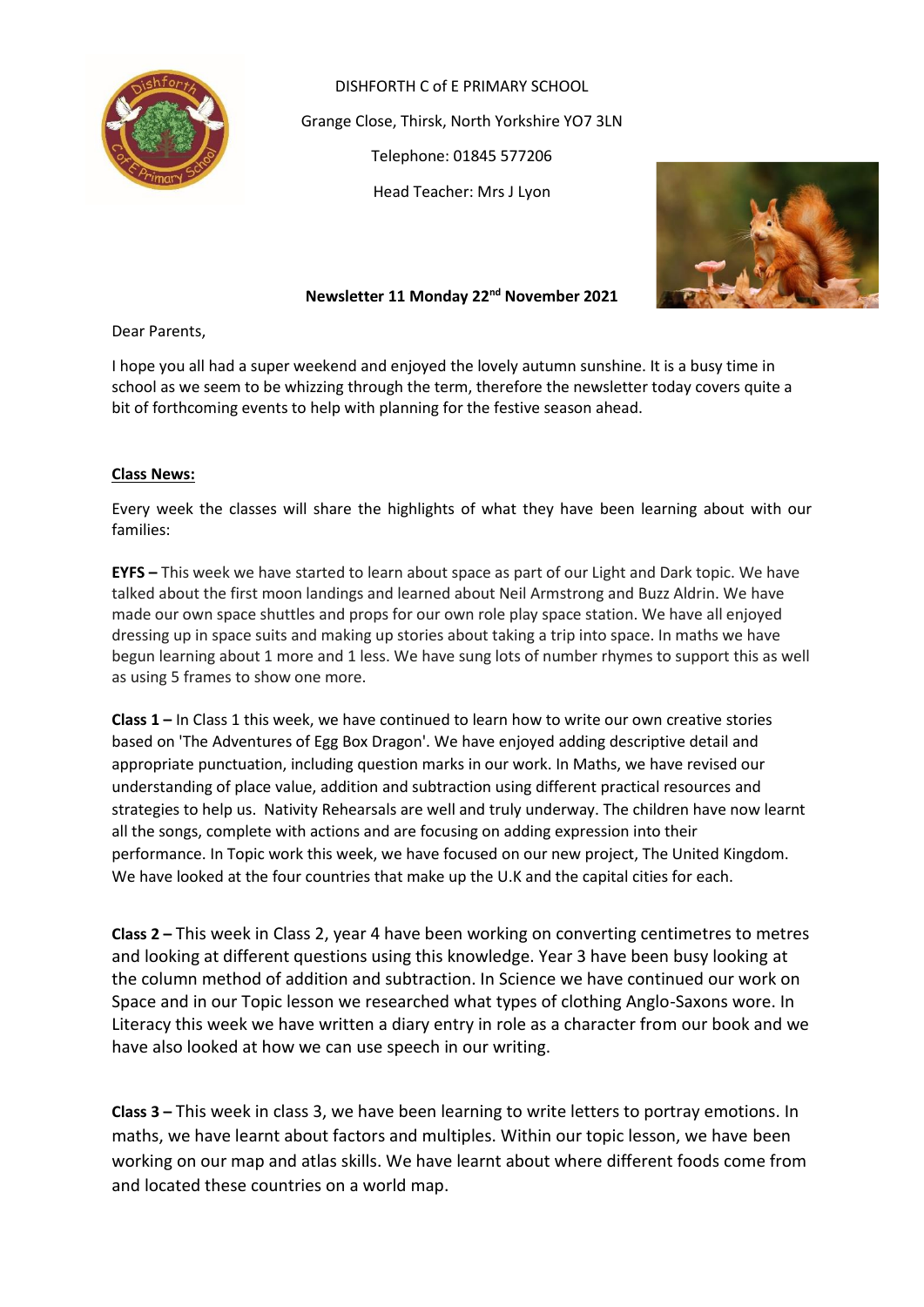# **Advance Notice – 26th January 2022 – no after school childcare club**

Due to whole staff health and safety training, there will be no after school childcare club on Wednesday 26<sup>th</sup> January 2022. Apologies for any inconvenience this may cause, however due to the nature of the training it is important that every member of staff is up to date in this area and I do not anticipate any further disruption to the After School Childcare Club in the academic year.

# **Emergency Procedure for School Closure – weather related / loss of utilities**

It is rare, (although not as rare as I would have liked back in January this year!) however there are occasions where it has been necessary to close schools because of inclement weather, no electricity or because of lack of heating, so I would like to bring to your attention the procedures I will follow if this event occurs now that we are heading towards winter:

- A notice will be posted on the school Facebook page
- An email will be sent to all families
- County Hall will be informed.

Hopefully, this will not happen this winter but I feel it is better to be prepared.

**Please always assume school is open unless you hear via any of the above methods. Please do not phone the school to ask if we are open as we may need to keep the line clear in order to contact staff. Please check on the school Facebook page and check emails.** 

**Learning would be sent home via the class email system.**



# **Christmas Events 2021**

# **Christmas Jumper sale – Friends of Dishforth - tomorrow**

In preparation for Christmas, we are going to have a playground Children's Christmas Jumper sale. We think this is a fantastic way to recycle jumpers that are too small and your opportunity to pick nearly new Christmas tops! In addition, it is nearly the School Christmas Jumper Day on 10<sup>th</sup> December.

# **Christmas Cards**

Children can bring their Christmas cards into school for special Dishforth delivery! Please can children bring their cards into school on a Monday or Tuesday and then they will be delivered towards the end of the week.

Children can start bringing Christmas cards into school on Monday 29<sup>th</sup> November – please ensure envelopes are named correctly.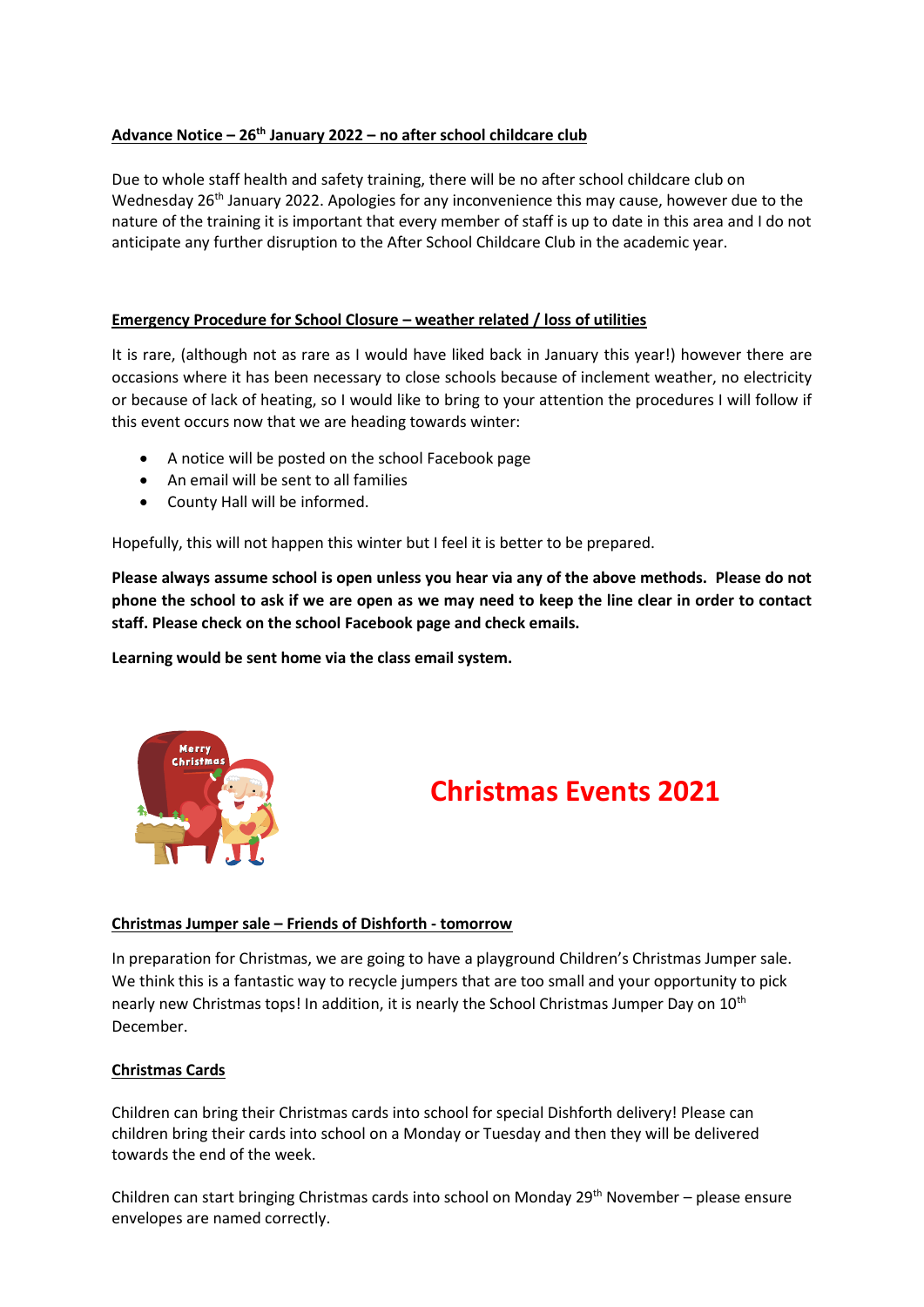## **Nativity Play**

EYFS and Class 1 are performing 'Whoops a Daisy Angel!' this year.

Monday 6<sup>th</sup> December 6pm performance (children to be at school for 5.40pm to get ready)

Tuesday 7th December 9.30am performance

Due to the size of the hall, a maximum of two members of the family are able to watch each performance. Please let Mrs McBride know how many people are attending which / both performances so that we have a record of who to expect.

[admin@dishforth.n-yorks.sch.uk](mailto:admin@dishforth.n-yorks.sch.uk)

#### **Christmas Jumper Day**

On Friday 10<sup>th</sup> December, we are taking part in Christmas Jumper Day for Save the Children. For a £1 donation to the charity, children can come to school in a Christmas jumper – this can be a decorated jumper or a bought one.

#### **DISHFORTH PRIMARY SCHOOL CHRISTMAS MARKET**

#### **Friday 10th December 2021 – 3.15pm till 4.45pm at School**

There will be games for the children, tombola, raffle, and a visit from Father Christmas.

All the stalls will contribute towards schools fundraising – there are external stalls coming along selling Christmas Gifts, Wreaths, Sweets, Toys, Handbags, Crafts, Books, Clothing, Scarves, Personalised Aprons, Jewellery, Rag Dolls, Cosmetics and more. School will also have stalls / games.

All children need to be accompanied by an adult as this is an after-school event.

#### **Christmas School Dinner – Wednesday 15th December**

#### **School Dinner Special Events: Christmas Lunch – order in advance**

We will be having Christmas lunch on Wednesday 15<sup>th</sup> December, this meal will need to be ordered in advance and the deadline is this Wednesday!

#### **Christmas Party afternoon – Thursday 16th December**

On Thursday 16<sup>th</sup> December, the children will have their Christmas Party in classes. Please can children come to school wearing their uniform and bring their party clothes in a named bag to change into after lunchtime. Thank you.





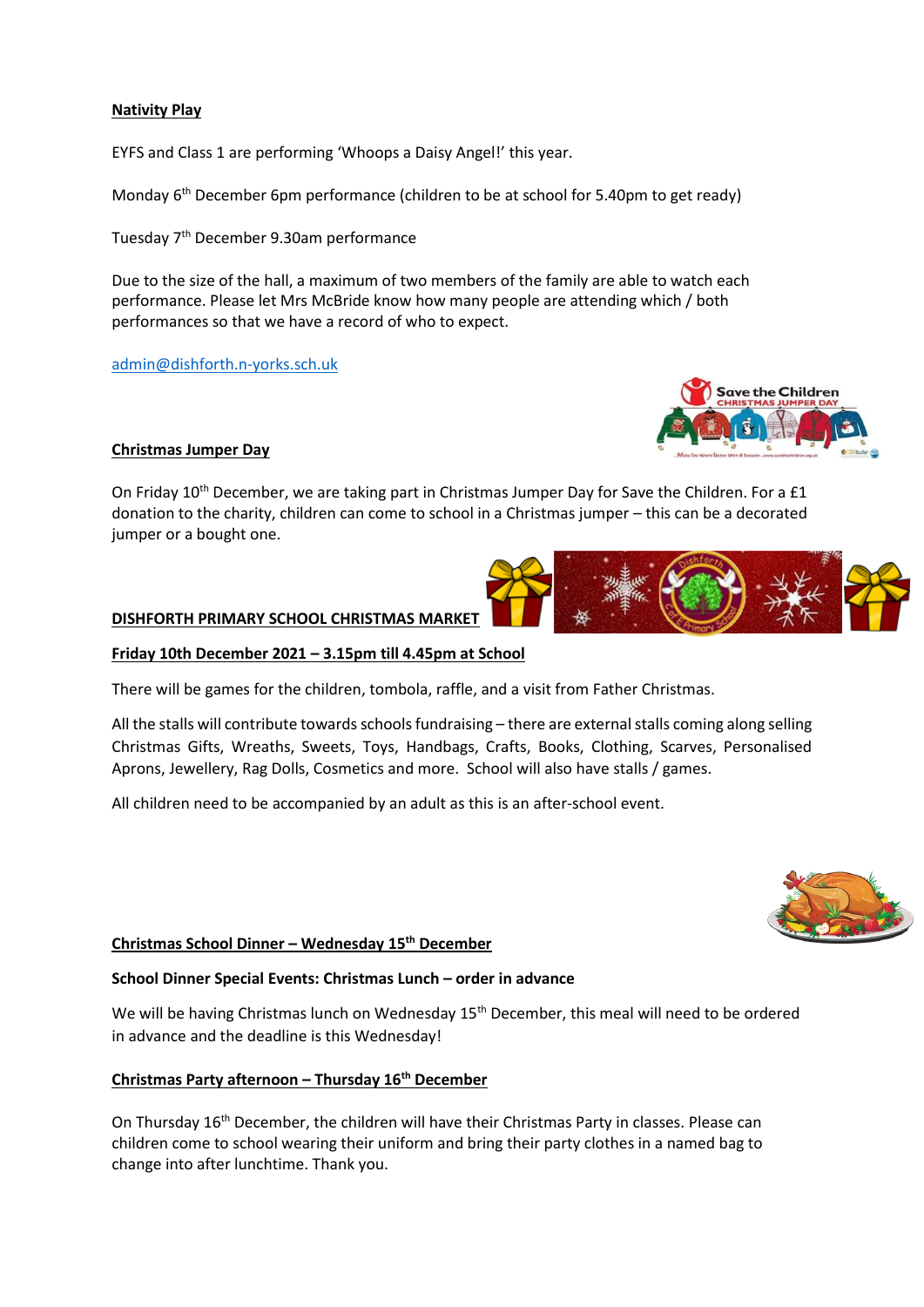## **School Christingle – Baldersby St James Church**



On Friday 17<sup>th</sup> December, every child in the school will make a Christingle and we will have our own school led Christingle Service at Baldersby St James Church. The Service will begin at 1.30pm and parents / carers are welcome to join us. The children will then return to school where we close at 2.30pm.

The children can be collected straight from church for the Christmas break if parents would like to do this. If you are collecting, please can you let Mrs McBride know by emailing her.

#### **Break-up for Christmas – early closing – Friday 17th December**

On Friday 17th December, school closes early for Christmas at 2.30pm.

#### **Christmas Reading Challenge**

North Yorkshire Libraries have launched their annual Christmas Reading Challenge for children aged 4-11 years. If children can read four library books before Christmas, they will earn stickers, prizes, a certificate and a personalised bauble for a Christmas Tree. Please contact your local library for further details and join the challenge!

## **AWARDS**

#### **Celebration Assembly**

On Friday, we had our Celebration Assembly. This week the following children were given our weekly awards;



#### **Ribbons**

**EYFS** – The ribbon this week goes to someone who has made good progress in his handwriting and phonics work. Well done. Richard!

**Class 1 –** The ribbon this week goes to someone for their fantastic attitude and kind, cheery disposition in class. Well done, Samuel!

**Class 2** – The ribbon this week goes to someone for his excellent work in Science. Mrs Blyton has been really impressed with all of your hard work. Well done, Sebastian!

**Class 3** – The ribbon this week goes to someone who has been working extremely hard in all areas of learning but particularly in Maths. Well done, Phoebe!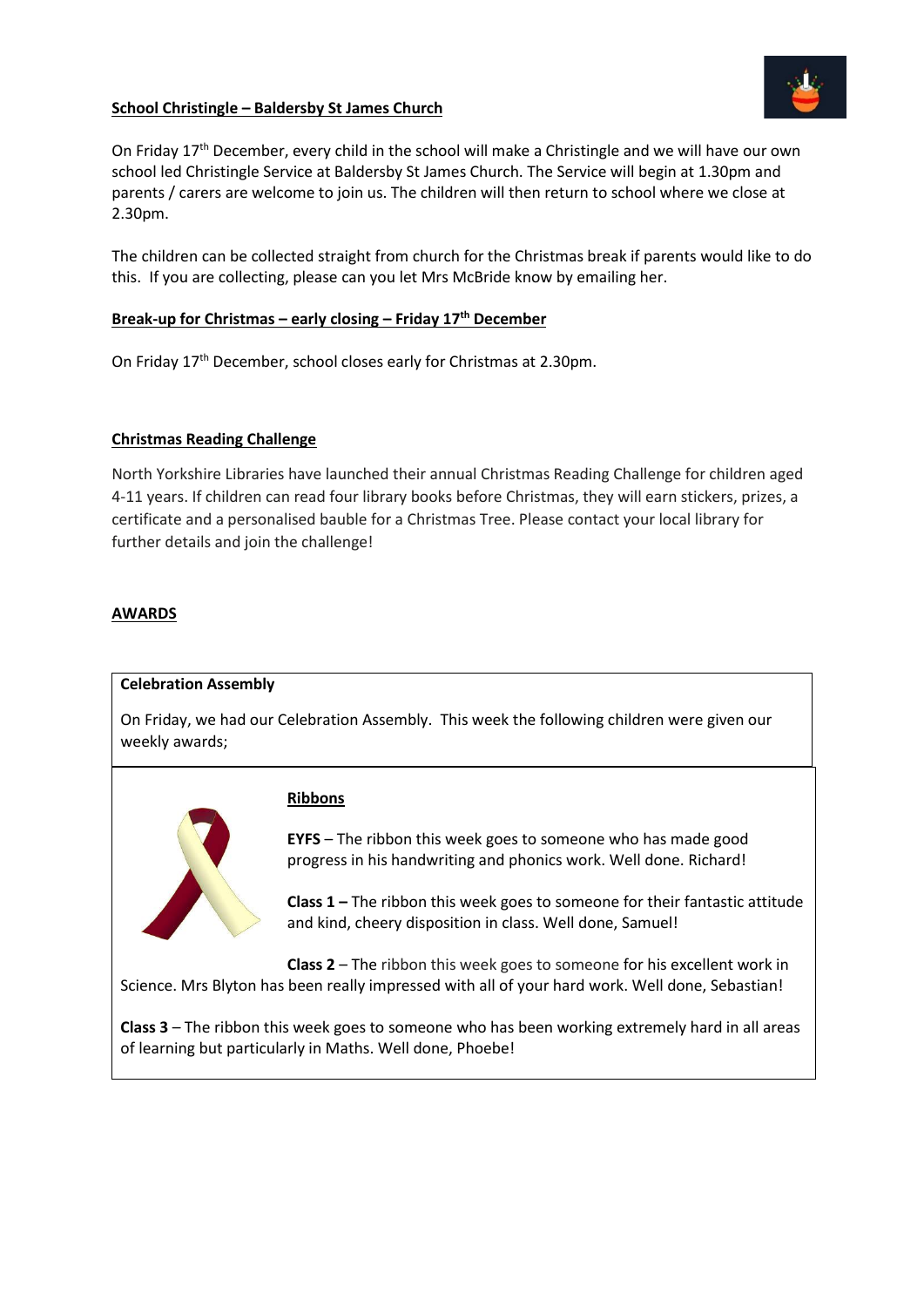# **Values in Action**

This week our Values Award goes to Grace for demonstrating our school value of compassion.



Grace was nominated by Molly as Grace notices when people do not have anyone to play with and asks them to play.

Well done, Grace!

Kind regards,

J M Lyon - Head Teacher

## **Diary Dates**

| <b>November</b>      |                                                                                                                                          |  |  |  |  |  |
|----------------------|------------------------------------------------------------------------------------------------------------------------------------------|--|--|--|--|--|
| 23/11/21             | Christmas Jumpers, T-shirts and Party Tops sale – school playground at 3.15pm                                                            |  |  |  |  |  |
| <b>December</b>      |                                                                                                                                          |  |  |  |  |  |
| 3/12/21              | Open the Book Collective Worship                                                                                                         |  |  |  |  |  |
| 6/12/21              | EYFS and Class 1 Nativity 6pm (children back at school for 5.40pm)                                                                       |  |  |  |  |  |
| 7/12/21              | EYFS and Class 1 Nativity 9.30am                                                                                                         |  |  |  |  |  |
| 10/12/21             | Christmas Jumper Day - children may wear a Christmas Jumper or decorate a<br>jumper for a £1 donation which will go to Save the Children |  |  |  |  |  |
| 10/12/21             | Friends of Dishforth Christmas Fair 3.15pm                                                                                               |  |  |  |  |  |
| 15/12/21             | <b>Christmas School Dinner</b>                                                                                                           |  |  |  |  |  |
| 16/12/21             | <b>Christmas Parties</b>                                                                                                                 |  |  |  |  |  |
| 17/12/21             | Children to Baldersby Church for School led Christingle Service to start at<br>1.30pm                                                    |  |  |  |  |  |
|                      | School closes for Christmas at 2.30pm                                                                                                    |  |  |  |  |  |
| January 2022         |                                                                                                                                          |  |  |  |  |  |
| 4/1/22               | <b>Staff Training Day</b>                                                                                                                |  |  |  |  |  |
| 5/1/22               | School open - Spring Term 2022                                                                                                           |  |  |  |  |  |
| 26/1/22              | No afterschool childcare club - whole staff health and safety training                                                                   |  |  |  |  |  |
| <b>February 2022</b> |                                                                                                                                          |  |  |  |  |  |